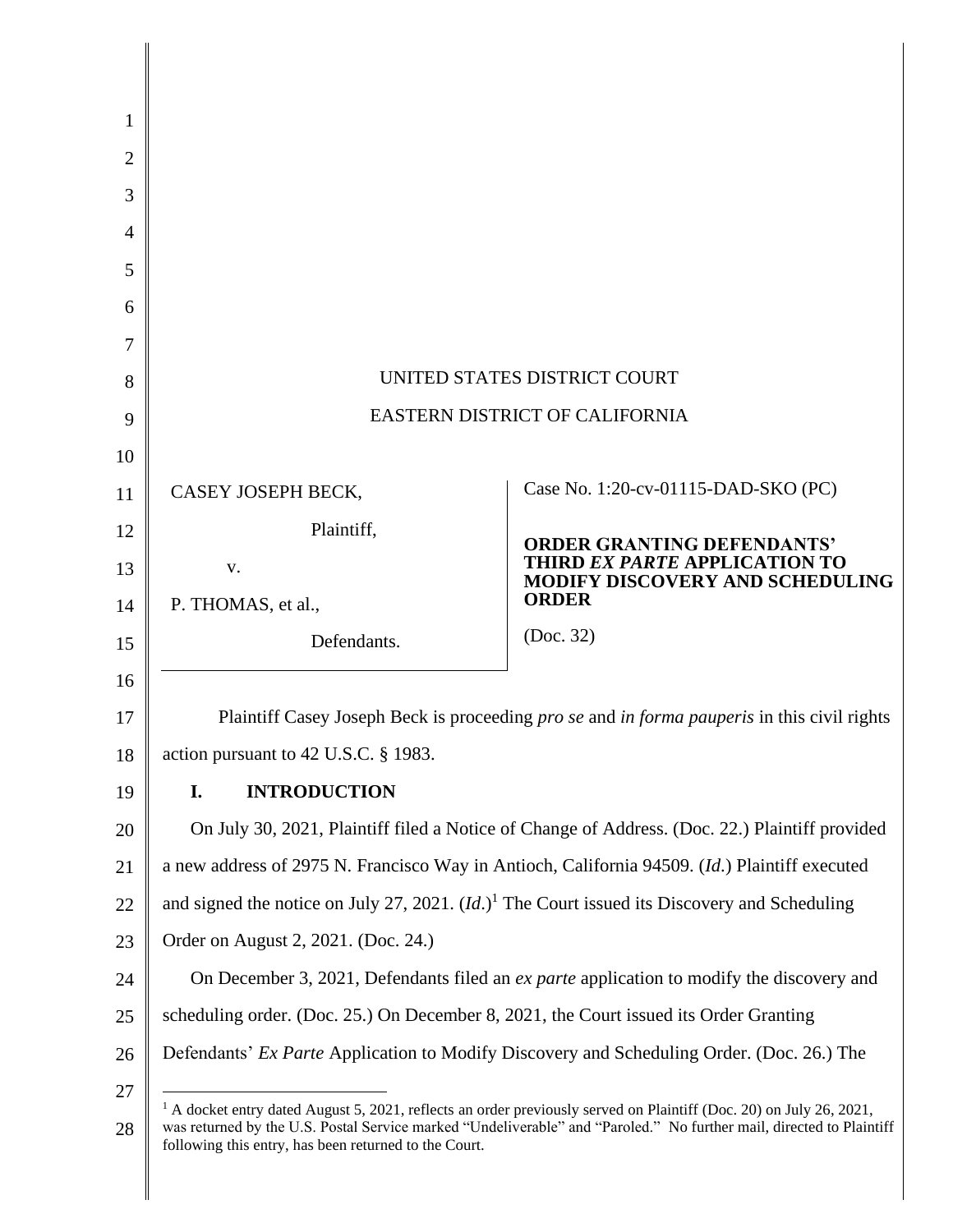| $\mathbf{1}$   | deadline for completing all discovery was extended to March 3, 2022, and the deadline for filing                  |  |  |
|----------------|-------------------------------------------------------------------------------------------------------------------|--|--|
| $\overline{2}$ | pretrial dispositive motions was extended to May 2, 2022. (Id.)                                                   |  |  |
| 3              | On January 6, 2022, Defendants filed a motion to compel Plaintiff's responses to written                          |  |  |
| $\overline{4}$ | discovery propounded by Defendant Thomas. (Doc. 27.)                                                              |  |  |
| 5              | On February 22, 2022, Defendants filed another <i>ex parte</i> application to modify the discovery                |  |  |
| 6              | and scheduling order. (Doc. 29.) On February 23, 2022, the Court issued its Order Granting                        |  |  |
| 7              | Defendants' Ex Parte Application to Modify Scheduling Order, extending the deadline for all                       |  |  |
| 8              | discovery to May 2, 2022, and the deadline for filing pretrial disposition motions to July 1, 2022.               |  |  |
| 9              | (Doc. 30.)                                                                                                        |  |  |
| 10             | On March 31, 2022, the Court granted Defendants' motion to compel Plaintiff's written                             |  |  |
| 11             | discovery responses. (Doc. 31.) Plaintiff was ordered to serve responses to Defendant Thomas's                    |  |  |
| 12             | Interrogatories, Set One, and Request for Production of Documents, Set One, within 21 days of                     |  |  |
| 13             | the date of service of the order. $(Id.$ at 4.) Plaintiff was also ordered to show cause in writing,              |  |  |
| 14             | within 30 days of the date of service of the order, why an award of expenses should not be                        |  |  |
| 15             | imposed. (Id.)                                                                                                    |  |  |
| 16             | On May 2, 2022, Defendants filed their third <i>ex parte</i> application to modify the scheduling                 |  |  |
| 17             | order. (Doc. 32.)                                                                                                 |  |  |
| 18             | П.<br><b>DISCUSSION</b>                                                                                           |  |  |
| 19             | Defendants seek an extension of the discovery cutoff deadline from May 2, 2022, to July 1,                        |  |  |
| 20             | 2022. Defendants also seek an extension of the pretrial dispositive motion filing deadline from                   |  |  |
| 21             | July 1, 2022, to August 30, 2022. (Doc. 32 at 3.)                                                                 |  |  |
| 22             | Defendants contend good cause exists for extending the deadlines because Plaintiff has failed                     |  |  |
| 23             | to respond to Defendant Thomas's written discovery, despite having been ordered to do so by this                  |  |  |
| 24             | Court. (Doc. 32 at 3.) Defendants intend to file a motion for terminating sanctions as a result. (Id.)            |  |  |
| 25             | In the event the Court does not grant such a motion, Defendants intend to take Plaintiff's                        |  |  |
| 26             | deposition following receipt of his written discovery responses. (Id.) Defendants may also seek to                |  |  |
| 27             | depose any witnesses Plaintiff might identify in his deposition or discovery responses. (Id.)                     |  |  |
| 28             | Because Plaintiff has failed to comply with this Court's order compelling his written discovery<br>$\overline{2}$ |  |  |